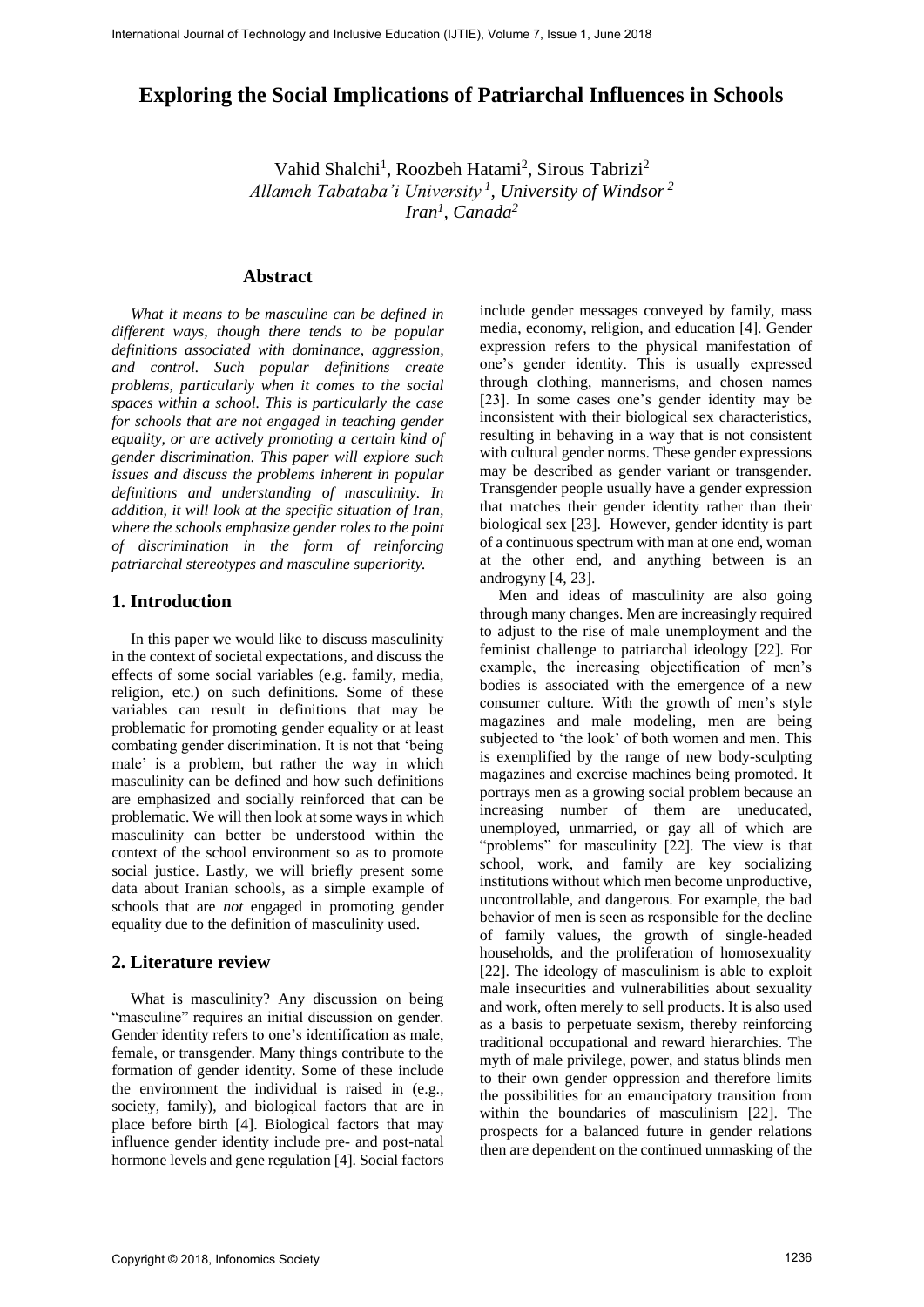core ideas that inform masculinism [22].

In the past, many feminists had problems with masculinity in at least two ways. First, masculinity was associated with the institutional practices, attitudes, and personality of men with the practices, attitudes, and personality that promote male dominance and oppress women such as competitiveness, aggression, and control [9]. Thus, masculinity was seen as a social problem inherently opposed to feminist goals. Second, the concept of masculinity was nebulous and inconsistent [9]. However, if masculinity is not the social, cultural, and political expression of maleness, then what is it? Connell writes that, assuming it is even possible to define masculinity, a good definition would be "simultaneously a place in gender relation, the practices through which men and women engage that place in gender, and the effects of these practices in bodily experience, personality and culture" [5, p. 71]. Ultimately, it seems that the definition of masculinity has arisen because of the interrelations between gender research and socio / economic pressures to see masculinity in a certain light. International Journal of the mean state of the mean state of Technology and the state of the mean state of the mean state of the mean state of the mean state of the mean state of the mean state of the mean state of the me

Social variables such as religion, media, family and culture fundamentally affect the development of ideas about masculinity. Furthermore, Freud's commentary on the unconscious – as the part of the mind which gives rise to a collection of mental phenomena that manifest but which the person is not aware of at the time of their occurrence [7] – include phenomena such as unconscious feelings, automatic skills, unnoticed perceptions, unconscious thoughts, unconscious habits and automatic reactions, complexes, hidden phobias and concealed desires all of which can be connected to or reinforce a particular conceptualization of masculinity. A necessary rethinking of masculinity starts acknowledging that the physical sense of maleness and femaleness is linked to the cultural interpretation of gender [5]. The masculine gender is "among other things a certain feel to the skin, certain muscular shapes and tensions, certain possibilities in sex" [5, pgs. 52-53].

There is growing awareness that masculinity is subject to historical, social, and ethnic variations which also enable understanding the oppression of male minorities who do not conform to the current hegemonic definition [27]. Masculinity is not simply about men; definitions of manhood actually provide a standard or norm for men to aspire to rather than describe the status quo of maleness [27]. This distinction is important, given that masculinity is almost always considered directly tied to the physical form of a man's body [5]. Masculine ideology can also arise through gender role socialization, whereby young children internalize cultural norms and expectations about male-appropriate behavior from families, peer groups, and society. Such internalized role norms serve as a means by which men organize and process information about themselves and the

external world [14].

The interplay of gender with other structures (e.g., class and race) creates further relationships between definitions of masculinity. Marginalization is always relative to the authorization of the hegemonic masculinity of the dominant group [5]. The challenge to hegemonic definitions of masculinity came from men whose masculinity was cast as deviant: men of color, gay men, and ethnic men. Masculinity therefore cannot be understood as a singular term, but must be examined as masculinities in the plural – the ways in which different men construct different versions of masculinities [19].

It is important to stress that not all models of masculinity are equal, and it crucial to pay careful attention to the function of other factors (e.g., homophobia, sexism) in creating new masculinities. As gender-queer forms continue to emerge, conceptualizations of gay, lesbian, transsexual and, as a result, masculinity and femininity will evolve and produce new conceptual understandings [10]. As a comparative term, masculinity is the opposite of femininity. In its modern convention, the term assumes that one's behavior results from the type of person one is (see, e.g., Table 1).

Table 1. Typical characterization of masculinity [4]

| Issue                   | <b>Characteristics</b>                                      |
|-------------------------|-------------------------------------------------------------|
| Bodily strength & speed | Men are stronger and faster                                 |
| Physical skill          | Men have mechanical skills<br>Women are good at fiddly work |
| Sexual desire           | Men have more powerful urges                                |
| Recreational interest   | Men love sport<br>Women love gossip                         |
| Character               | Men are aggressive<br>Women are nurturer                    |
| Intellect               | Men are rational<br>Women are intuition                     |

Human beings are incapable of studying human processes without implicating themselves, and the same is true for masculinity researchers [5]. As we explore masculinities, it is important to choose relevant and fruitful areas to study, make appropriate assumptions, and choose language to accurately and adequately describe our knowledge [17].

In the early twenty first century, masculinity in the United States was constructed differently by class culture, race and ethnicity, and age [18]. Since each of these axes of masculinity affected each other, the resulting matrix of masculinities is complicated by cultural issues [18]. Furthermore, if gender varies across cultures, time, and individuals then we really cannot speak of masculinity as a constant, universal essence that is common to all men but rather as an "ever-changing fluid assemblage of meanings and behaviors" [18, p. 124].

Despite such fluidity in meaning, it is still important to consider the practical situation of men in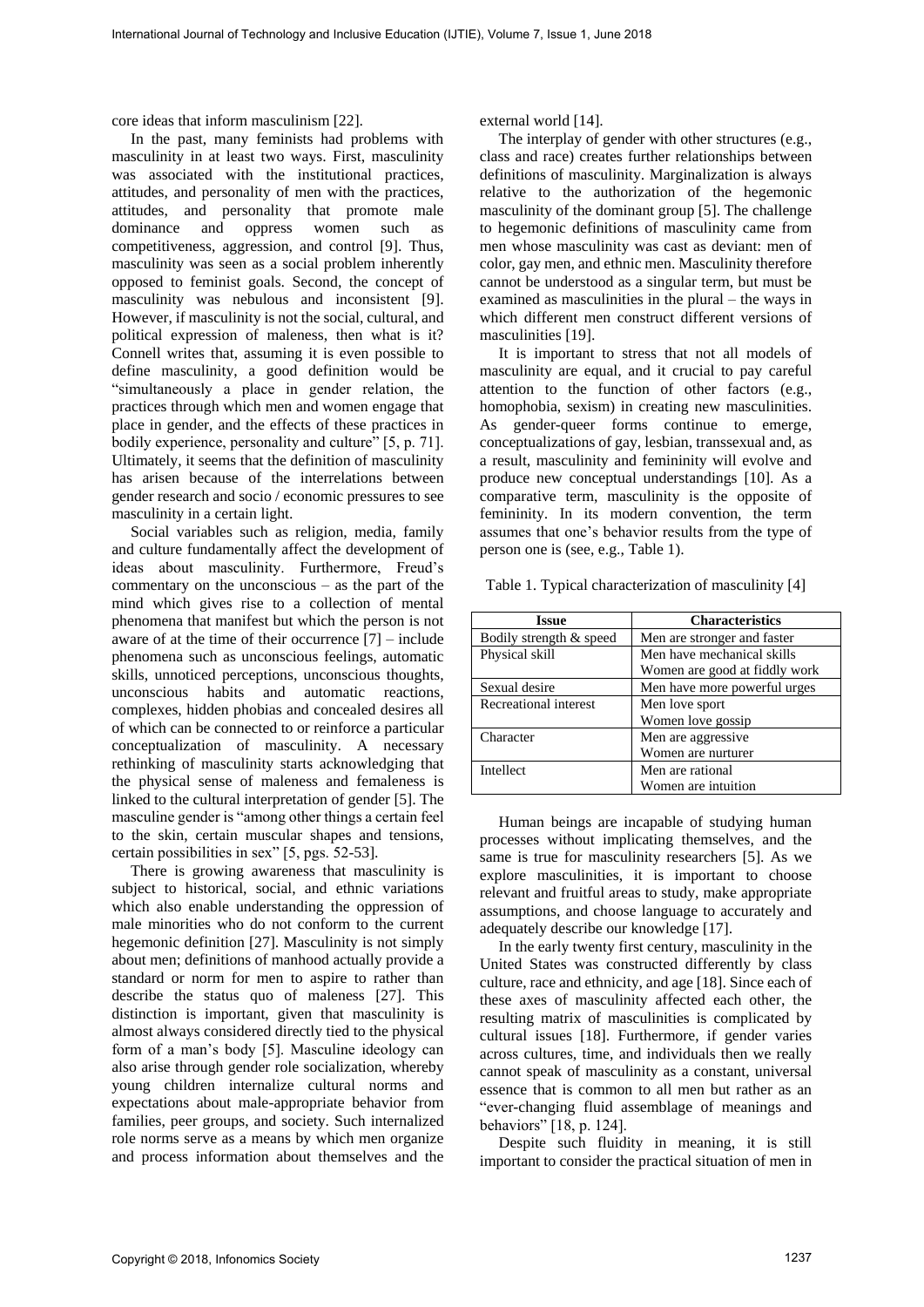the world. For instance: the Columbine high school massacre was committed by men; the murder in 1996 in Queensland Australia was committed by a man; in 1997, the economic activity rate for women is just over two-thirds the rate of men and in Arabic countries it is one-fifth; the world-wide average for women's average income is 56 percent of men's average income; and roughly 93 percent of ministers in the world governments are men [4].

#### **2.1. Role of family and culture**

The role of "family provider" when seen "as an element of hegemonic masculinity is the material basis of men's authority accepted indicator of their manliness" [16, p. 86]. This is particularly prominent in urban middle class families where the husband is provider and is thus usually not an active presence during the family's waking hours as employment requires total dedication to the company [16]. This concept encourages men to consider their financial contribution as their single most important family responsibility, since failure to provide means a loss of respect and authority in the family and, consequently, a loss of masculinity. Coontz [6] notes that changing demographics and shifting social norms necessitate people to behave in alternative and non-conventional enactments of gender, work, and family if they are to survive the modern-day social and economic pressures of life. Internation Asset Generation in the state of Technology and Technology and Technology and Technology and Technology and Technology and Technology and Technology and Technology and Technology and Technology and Technology

These expectations originate largely from the 1950s family model of "father as breadwinner" and mother as "stay-at-home nurturer of the children". These were the norms by which such families, and the fathers within them, were judged. Yet, by looking at the reality of work and life arrangements of today, instead of on traditional gendered expectations, the statistics show that roughly two million fathers in the United States stay home to take care of their children while the mother is the one working [8, 14].

#### **2.2. Role of media in shaping masculinity**

Racialized notions of masculinity are acted out by/through sexualized tropes: "the 'gangsta' symbolisms, 'do-rags', baggy pants, shirts bearing sports team insignias, and limping walks are designed to invoke a hardened inner-city gangsta style, one portrayed on television and in movies, as a specifically black cultural style" [25, p. 3-4]. Mainstream media representations also play a role in reinforcing ideas about what it means to be a "real" man in our society. In most media portrayals, male characters are rewarded for self-control and the control of others, aggression and violence, financial independence, and physical desirability [25]. Children Now, a California-based organization that examines the impact of media on children and youth, released a report arguing that the media's portrayal of men tends to reinforce men's social dominance: "the majority of male characters in media are heterosexual, male characters are more often associated with the public sphere of work, rather than the private sphere of the home, and issues and problems related to work are more significant than personal issues and that nonwhite male characters are more likely to experience personal problems and are more likely to use physical aggression or violence to solve those problems" [3, p. 1]. The portrayal and acceptance of men by the media as socially powerful and physically violent serve to reinforce assumptions about how men and boys should act in society and how they should treat women, children and each other [3].

The role of masculinity in families and family acceptance depends on media. A problematic stereotype regularly emerges in the media, in the form of commercials, television characters, and parenting magazines that continuously "infantilize men and perpetuate the same incompetence stereotype" [3, p. 2], with the mother exemplified as the primary caregiver. As such media perpetuates the stereotypes, more magazines advertisements are sold. More importantly, there is a greater influence on gender politics and subtly perpetuated traditional meanings of masculinity in society.

From a look at the literature on masculinities thus far, it is evident that definitions of masculinity have mostly taken our cultural standpoint for granted but have adopted different patterns and ways to describe and ascribe the masculine concept to a person. Janicki outlines four of these ways which lend from: essentialist, positivist, normative, and semiotic [15].

Essentialism explains that for any specific kind of entity, there is a set of characteristics or properties all of which any entity of that kind must possess. This makes it easy to accurately define concepts and, thus, words or even expressions should have a single definition and meaning, such as the essentialist statement 'all human beings are mortal'. Such definitions "usually pick a feature that defines the core of the masculine, and hang an account of men's lives on that." [5, p. 68] The essential approach is weak: "the choice of the essence is quite arbitrary. Nothing obliges different essentialists to agree and in fact they often do not. Claims about a universal basis of masculinity tell us more about the ethos of the claimant than about anything else." [5, p. 69]

Positivism, as a second conceptualization of masculinity, outlines a set of epistemological perspectives and philosophies of science which states that scientific approaches best uncover processes by which both physical and human events occur [20]. Positivist social science stresses the finding of the facts and yields a simplistic definition of masculinity [5]. This definition states what men actually are and is the logical basis of masculinity/femininity (M/F) scales in psychology.

The third approach, normative, create definitions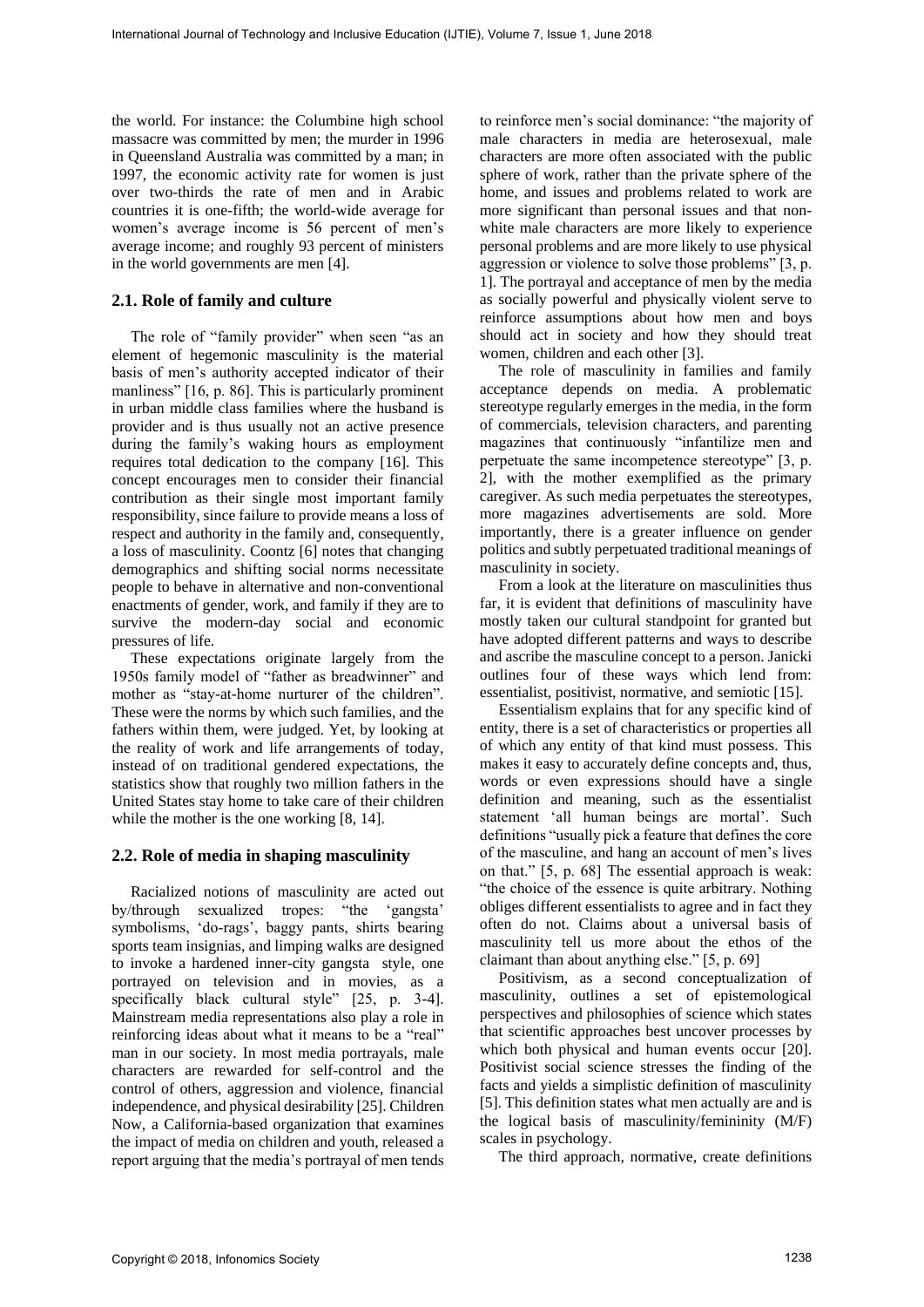that acknowledge differences identified through a positivist approach and propose a standard view; that of masculinity as what men ought to be [5]. This definition is often found in media studies, such as in discussions of "exemplars such as John Wayne or of genres such as the thriller" [5, p. 70]. Although normative definitions allow different approaches to the standards to different degrees, this soon produces paradoxes "few men actually match the 'blueprint' or display the toughness and independence acted by Wayne, Bogart or Eastwood." [28, p. 32-33]

The semiotic approach argues against the personality perspective and instead suggests defining masculinity "through a system of symbolic differences in which masculine and feminine places are contrasted" [5, p. 70]. Masculinity, in this sense, is not and should not be defined as not-femininity: "in the semiotic opposition of masculinity and femininity, masculinity is the unmarked term, the place of symbolic authority. The phallus is master-signifier and femininity is symbolically defined by lack. This definition of masculinity has been very effective in cultural analysis. It escapes the arbitrariness of essentialism and paradoxes of essentialism and paradoxes of positivist and normative definitions" [28, p. 33].

### **3. Masculinity and schools**

There exists hierarchies of masculinities in every setting including school institutions, and each setting will invariably perpetuate its own dominant (hegemonic) masculinity discourse which features prominently over all other forms of masculinity; it becomes "culturally exalted" and personifies what it means to be a "real" boy [5]. So what roles do teachers play in this? Do they reify or disrupt such hegemonic positions of masculinity? How do their actions/inactions affect students, especially boys? The following paragraphs attempt to discuss these issues.

Hidaka [11] found in his study of masculinity discourse in schools that male teachers are often seen by boys as strict disciplinarians who were aloof from students, although some are construed as play-mates who would join the boys in playing 'men's' sports during recess. Female teachers are more comfortable in associating with the image of the mother. This did not go unnoticed by students who disclosed that teachers treated boys and girls differently and the treatment changed as they graduated to higher grades. For instance, most of his study participants claimed that teachers, especially male teachers, had a soft spot for girls in relation to corporal punishment and this carried over to other aspects of teacher-student interactions: "participants remembered the pet phrases spoken by their teachers, including 'be gentle to girls', 'be kind to girls' and 'men should protect women', reflecting the pampering of girls at school. This, however, also implied the exclusion of girls from the future job market and from adult responsibilities and tasks." [15, p. 57]

In the study conducted by Martino and Pallotta-Chiarolli [21], they found that students from small rural towns (which often lack diversity) feel culturally ignored and isolated and need support. In this sense, the racist practices often engaged in by white boys are understood as another means by which they are able to assert their position of power at the top of a social hierarchy of masculinities in the schooling context. However, some of the boys actively challenged the racist practices of others:

Racism is a problem….. like white boys and how they talk about Indigenous boys, "I do not really like them dark boys because they start too much trouble." But it's not really us, we just get aggravated real easy. They say, 'Oh I do not really like dark people'. It's just little things that I hear when I'm walking past. I do not mean to hear it but, if I hear that type of stuff, I chuck my ear in a bit. I think it is because of their culture and the way they are taught at home….. for Indigenous people respect is the biggest thing you could ever have. [21, p. 142]

In a study on Barbados male youths, Downes [1] found in that the construction of hegemonic masculinity was formulated by the "co-optation of the 'lesser' masculinity of a black middle class by the socially dominant white males" [p. 130]. This process was facilitated primarily through the school system. The education system of Barbados: "perpetuated the myth that Mitchinson reforms had created a meritocratic instrument for social justice, mobility and culture 'refinement' like their white, public school-educated counterparts in England, so these black 'boys of the empire' associated socioeconomic and political dominance-whether in the local or wider imperial contexts- with masculinity itself. Consequently, a share in the fruits of hegemonic masculinity necessitated political enfranchisement, and social and economic justice. Nevertheless, the aggressive masculinity exercised by old boys of the elite schools of Barbados in protecting imperial and colonial interests did nothing to redress the social, political and economic inequities which faced black in the empire" [1, p. 130]. International Journal of the time is a controlled by the controlled by the state of Technology and the controlled by the controlled by the state of Technology and the controlled by the state of Technology and Internationa

### **3.1. Need for gender equality in schools**

Although the social variables listed in section 2 can carry over into the school environment, schools are also involved in spreading and reinforcing social norms. Among such norms include definitions and expectations for gender roles. Schools could also explicitly teach such roles, or engage in teaching the concept of equal treatment of men and women. Peterson [13] argues for several reasons why such a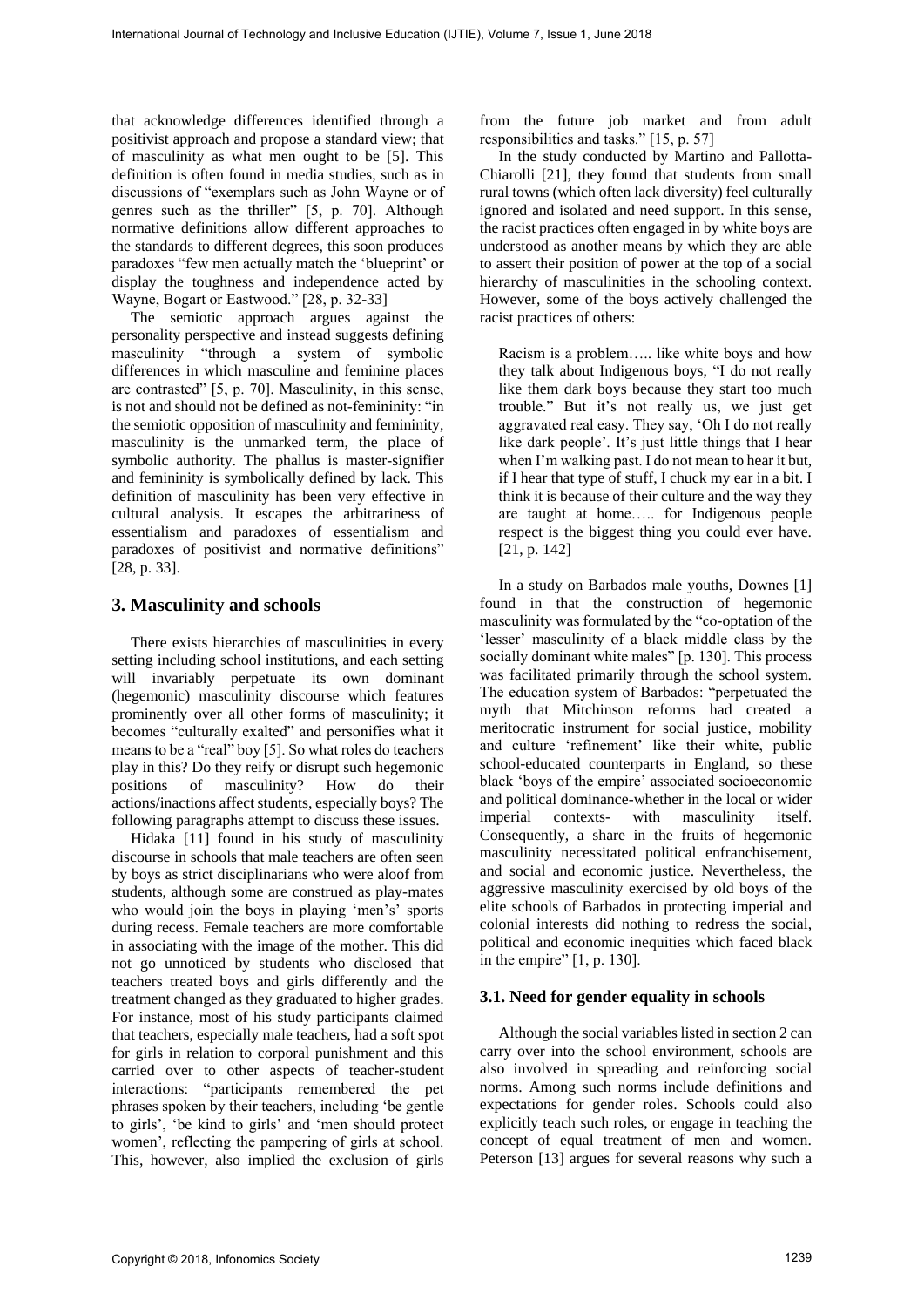topic makes sense to teach in schools, three of which are discussed here.

First, a country that experiences increasing immigration will see larger degrees of diversity in its population but also an increase in minority groups. This diversity may result in greater differences in how masculinity, femininity, and gender roles are seen by students in a classroom. Since students may have a cultural background that views these topics differently, schools could become a place to discuss these differences and share the value of gender equality, rather than allow differing views to result in confusion among students or force a particular interpretation onto them [13].

Second, since public educational institutions have a responsibility to explain the current legal expectations and social norms of their country, gender roles (and gender equality, as it becomes a more common norm) are a part of this [13]. Schools also should discuss the historical circumstances from which these norms arose, since that gives opportunity to share and discuss the historical and social circumstances of other cultures without expecting students of minority backgrounds to blindly adopt the majority norms.

Third, the topic of gender equality is becoming an increasing occurrence in modern societies throughout the world [26]. In other words, gender equality is not simply a norm of certain Western cultures, but an increasing global trend. As more countries begin to adopt laws against gender discrimination, and encourage gender equality in government and business, students of schools that do not discuss gender equality are likely to be unprepared for a world that increasingly expects gender equality [13].

#### **3.2. The case of gender equality in Iran**

Although it is impossible to adequately explore the degree to which gender equality is being taught in schools in an entire country, we will discuss a brief example for schools in Iran. Paivandi [24] has done wide-ranging research on the state of schools in Iran, particularly focusing on the social sciences and humanities in elementary and high-school levels of the public school system.

In the textbooks for such courses, there is a clearly defined difference in the expectations of men and women. The textbooks clearly state that men and women are not equal, and attempt to justify this inequality by appealing to Islamic legal rulings [24]. Men are described as 'the superior sex', and women are described as 'the second sex,' with descriptions for the social and privates lives that people are expected to live based on their sex [24]. For instance, one textbook stated: "Usually, the father works outside the home. He has the duty to provide food, clothing, and other necessities for his wife and children. In some families the mother works outside the home, as well"

[a Grade four social studies textbook, cited in 24].

It is not just the descriptions, but also the way in which images are used to reinforce these ideas. For instance, Paivandi [24] analyzed over 3000 images in textbooks and determined that: women were only present in 37% of these photos (primarily in group photos), women were absent in photos of workplaces or public areas, men and women were only shown together in 18% of group photos, and photos of women alone were always in the home. There were also few photos of men in the home, and female historical figures were not even present in the textbooks [24].

This brief example is problematic for the explicit gender discrimination is that involved. While it is not a problem for men and women to have different interests, the textbook material reviewed above indicates that it is the sex of a person that determines what they are allowed to do in society and at home. As will be discussed next, this attitude poses unnecessary limitations on individuals but also creates problems, for men especially, when individuals are unable to live up to the social roles, such as due to economic circumstances or individual interests.

## **4. The other international revolution**

The Industrial Revolution was a period from the 18th to the 19th century, started in England around 1733 with the first cotton mill [12]. The Industrial Revolution was the underlying reason for changes in agriculture, manufacturing, mining, transport, and technology. It also had a profound effect on the socioeconomic, cultural conditions starting in the United Kingdom and subsequently spreading throughout Europe, North America, and eventually the entire world. The Industrial Revolution marks a major turning point in human history; almost every aspect of daily life was eventually influenced in some way. Most notably, average income and population began to exhibit unprecedented sustained growth. In the two centuries following 1800, the world's average per capita income increased over 10-fold, while the world's population increased over 6-fold [12]. Factory owners needed cheap and unskilled labor, and they profited greatly by using children and women to run the machines. The movements of the labor changed the situation in the 19th century, such that demand for educated force was increased through increasing population and increasing request for products [12]. For the method of terms in the two-local international of Technology and the state of the state of the state of the state of the state of the state of the state of the state of the state of the state of the state of the s

One of the main problems for men in contemporary society is that they are no longer initiated into masculinity and masculine value by other men [2]. In contemporary society, the connection between older and younger men has been broken and the economic changes brought by the industrial revolution have almost dissolved the more traditional relationships between boys and their fathers [2]. Prior to the Industrial Revolution, fathers and sons shared close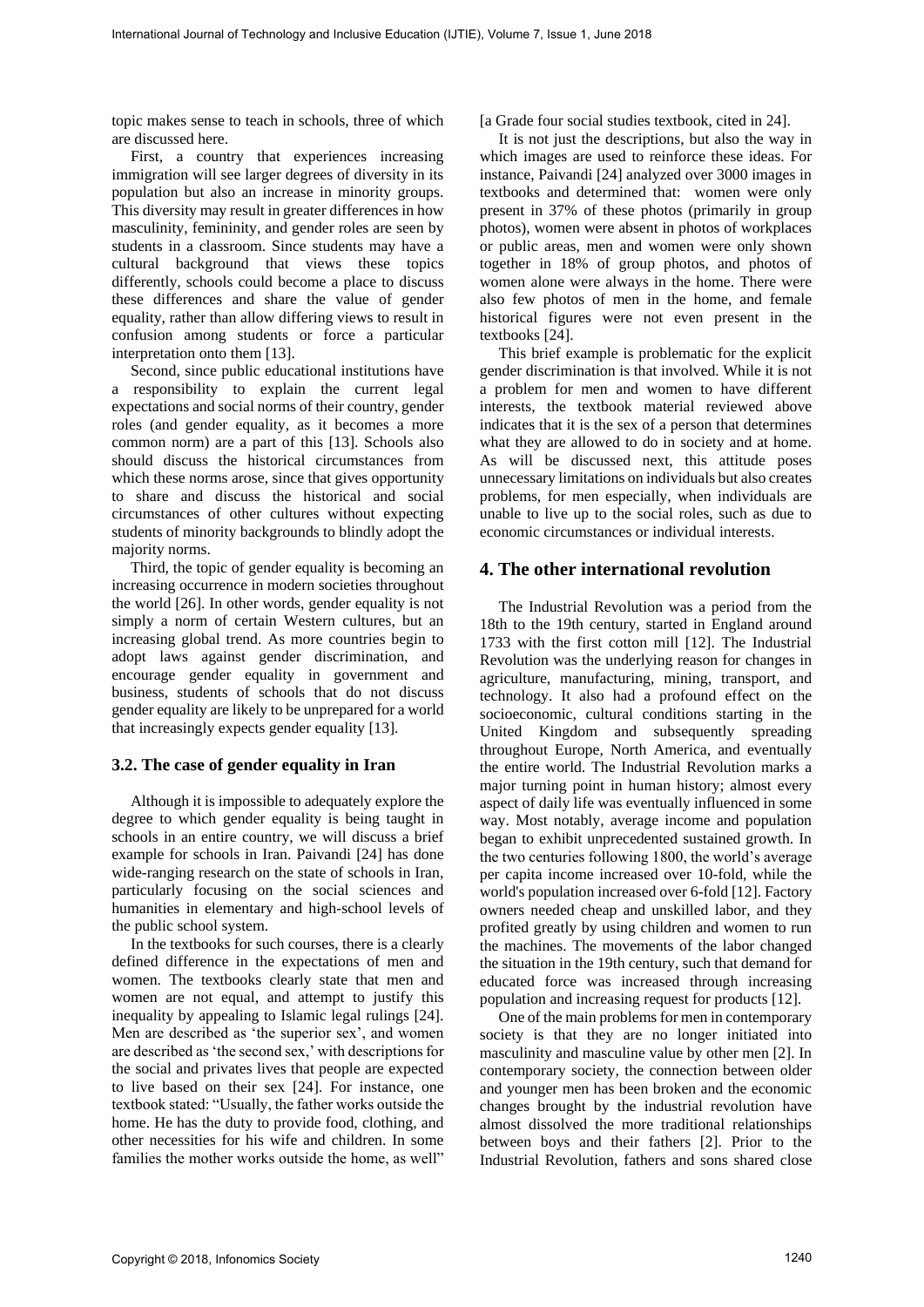cohabitations and fathers passed on trade skills to their sons. Modern production systems have also destroyed the father's ability to pass on masculine values to the son, since the modern father does not work with his sons and, by the time he gets home from work, sees his sons for a few minutes each day [2]. The notion of a 'deep masculinity' [2] is therefore very firmly connected to traditional forms of manhood and fatherhood.

# **5. Conclusion**

We now offer some conclusions in keeping with the points raised in this assignment. Some common conceptions of masculinity were presented. For instance, the man is the financial provider; but this means if his wife earns more than him then he has somehow failed in the performance of masculinity. Therefore, a high-earning female (or any female who desires a career) is "emasculating." A second example was that men are interested in sex at all times, and spend their time thinking about sex; regardless of whether this is true, it affects how men perceive themselves and their relationship to women. A third example is that a man is in control of his own life. In my experience this is rarely true of anyone – even leaving all of society behind to live like a hermit only gives some form of control, as there will still be many things beyond your control. The idea that men must be in control encourages men to try to control others in their lives. Fourth, violence is the natural male response to a perceived threat. Again, if this is how a man thinks he should respond then is it any wonder that a man, when faced with a situation where a woman has more control than him, seeks to abuse the woman? And lastly, men are incompetent at housework and should not enjoy it or do it willingly. This suggests to a man that, if he is doing housework or childcare or something, it has to be because a woman pressured him into it, which then causes his opinion of the woman to be "a nagging bitch." All such conceptualizations lead to serious problems in society, which have been well documented throughout the news. For the main of the state of the state of the state of the state of the state of the state of the state of the state of the state of the state of the state of the state of the state of the state of the state of the state

Furthermore, the media plays a fundamental role in defining masculinity for young people and in propagating such images. In popular media, the more common expressions of masculinity include:

- The majority of male characters in media are heterosexual
- Males are more often associated with the public sphere of work, rather than the private sphere of the home, and issues and problems related to work are more significant than personal issues
- Non-white male characters are more likely to experience personal problems and are more likely to use physical aggression or violence to solve those problems

One final point remains: what is it that teachers are

doing about these definitions of masculinity? Are teachers merely propagating the same definitions as the media, whether intentionally or not? Are they getting students to critique, discuss, and think about these definitions? Or are they encouraging their own definition of what it means to be masculine? Teachers need to be aware of these issues so that they are not unconsciously propagating undesirable definitions of masculinity.

# **6. References**

[1] A.D. Downes, "Boys of the Empire: Elite education and the construction of hegemonic masculinity in Barbados, 1875-1920," *Interrogating Caribbean masculinities: Theoretical and empirical analysis*, R. Reddock, the University of the West Indies Press, Kingston, Jamaica, 2004.

[2] Ashe, F., *The new politics of masculinity: Men, power and resistance*, Routledge, New York, NY, 2007.

[3] Children Now, *Boys to men: Entertainment media messages about masculinity*, Oakland, CA, 1999.

[4] Connell, R.W., *Gender*, Blackwell Publishing Ltd., Malden, MA, 2002.

[5] Connell, R.W., *Masculinities*, University of California Press, Oakland, CA, 2005.

[6] Coontz, S., *The way we never were: American families and the nostalgia trap* (Revised Ed.), Basic Books, New York, NY, 2016.

[7] Freud, S., *Civilization and its Discontents*, W.W. Norton, 1961.

[9] Gardiner, J., "Introduction," *Masculinity Studies and Feminist Theory*, 2002.

[8] Gill, L., *Stay-at-home dads: The essential guide to creating the new family*, Plume Books, New York, NY, 2001.

[10] Halberstam, J., *Female Masculinity*, Duke University press, Durham, NC, 1998.

[11] Hidaka, T., *Salaryman Masculinity. Continuity and change in Hegemonic Masculinity in Japan*, Brill Academic Publishers, Boston, MA, 2010.

[12] Hudson, P., *The Industrial Revolution*, Bloomsbury Academic, New York, NY, 2004.

[13] J. Peterson, "5 Reasons to Teach Gender Equality in Schools," Huffington Post, 2015. Retrieved from http://www.huffingtonpost.com/joel-l-a-peterson/post\_10 328\_b\_8307744.html. (Access date: 2 March 2016).

[14] J.T., Spence, "Gender-related traits and gender ideology: Evidence for a multifactorial theory," *Journal of Personality and Social Psychology*, Vol. 64, No. 4, 1993, pg. 624-635.